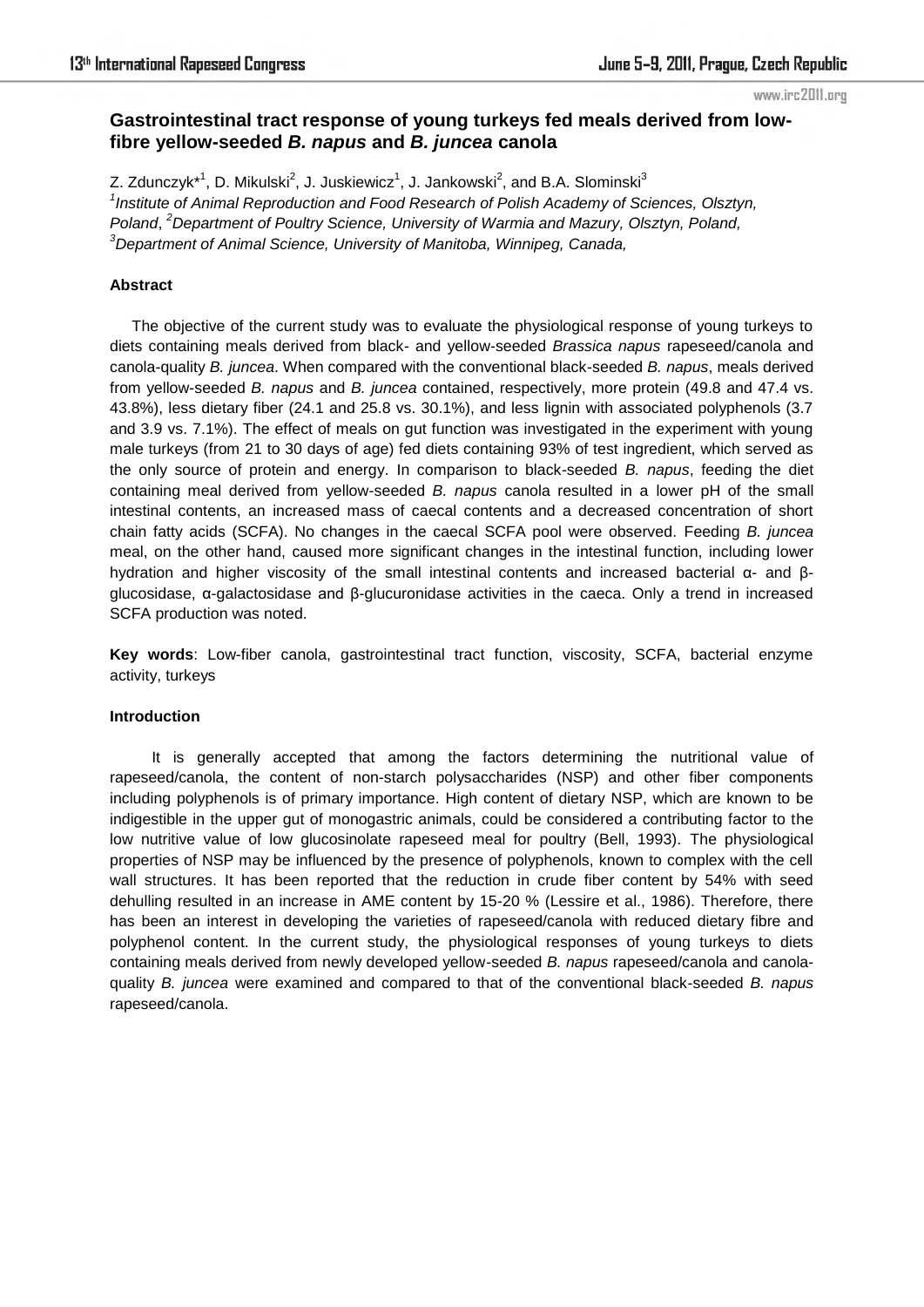### **Material and methods**

Forty-two 21-day old male turkeys were randomly assigned to 3 dietary treatments (2 birds per pen, 7 replicate pens per treatment). From d 21, birds were fed experimental diets containing 93% of test ingredient as the only source of protein and energy. There was a 4-day adaptation period and the experimental period lasted for 5 days. On d 30, birds were killed by cervical dislocation and segments of the digestive tract (i.e., gizzard, small intestine, caeca, and colon) with contents were collected. Samples from the same pen were pooled to yield 7 replicates per treatment. Sampling and chemical analyses were conducted using the procedures described by Jankowski et al. (2009).

# **Results**

In comparison with the conventional black-seeded *B. napus* rapeseed/canola, feeding the diet containing meal derived from yellow-seeded *B. napus* canola resulted in a significant decrease (*P*<0.05) in the small intestinal pH and resulted in the increase in caeca mass, both tissue and digesta (Table 1). In addition, yellow-seeded *B. napus* meal caused a significant increase in α-glucosidase activity in the caeca while the activity of *β*-glucosidase, *α*- and *β*-galactosidase, and *β*-glucuronidase remained unchanged (Table 2).

Table 1. The effect of meals derived from black- and yellow-seeded rapeseed/canola on tissue weight, digesta viscosity, and pH values in turkeys at 30 d of age.

| . .                                                 |                              |                              |                        |
|-----------------------------------------------------|------------------------------|------------------------------|------------------------|
|                                                     | B. napus black               | B. napus yellow              | B. juncea              |
| BW, kg                                              | $1.22 \pm 0.04$ <sup>1</sup> | $1.20 \pm 0.03$              | $1.23 \pm 0.03$        |
| Gizzard                                             |                              |                              |                        |
| pH of digesta                                       | $4.36 + 0.06$                | $4.12 \pm 0.08$              | $4.21 \pm 0.15$        |
| Small intestine                                     |                              |                              |                        |
| Full mass, g/kg BW                                  | $128 \pm 1.8^a$              | 127 $\pm 3.9^{\circ}$        | 102 $\pm 3.8^{\circ}$  |
| pH of digesta                                       | $6.39 \pm 0.13^{\circ}$      | $5.92 \pm 0.07^b$            | $6.20 \pm 0.06^a$      |
| Viscosity, mPa s                                    | $1.51 \pm 0.06^{\circ}$      | $1.55 \pm 0.08^{\circ}$      | $2.32 \pm 0.09^a$      |
| DM of digesta, %                                    | $15.2 \pm 0.63^b$            | $15.9 \pm 0.67^b$            | $22.5 \pm 1.45^a$      |
| Caeca                                               |                              |                              |                        |
| Tissue weight, g/kg BW                              | $8.5 \pm 0.25^b$             | 10.0 $\pm$ 0.44 <sup>a</sup> | $8.1 \pm 0.40^b$       |
| Digesta weight, g/kg BW                             | $2.0 \pm 0.24^b$             | 4.2 $\pm 0.24$ <sup>a</sup>  | $2.5 \pm 0.30^{\circ}$ |
| pH of digesta                                       | $6.96 \pm 0.12$              | $7.17 \pm 0.07$              | $7.04 \pm 0.14$        |
| DM of digesta, %                                    | $18.2 \pm 0.38$              | $18.4 \pm 1.06$              | $20.6 \pm 1.08$        |
| Ammonia, mg/g                                       | $0.39 + 0.01$                | $0.40 \pm 0.02$              | $0.38 + 0.01$          |
| Colon                                               |                              |                              |                        |
| Tissue weight, g/kg BW                              | 7.4 $\pm$ 0.37 <sup>a</sup>  | $7.0 \pm 0.35^{ab}$          | $6.2 \pm 0.40^b$       |
| Digesta weight, g/kg BW                             | $7.3 \pm 0.40$               | $6.2 \pm 0.44$               | $7.0 \pm 1.00$         |
| pH of digesta                                       | $6.77 \pm 0.16$              | $6.78 + 0.12$                | $6.63 \pm 0.18$        |
| $abc + b$<br>$\sim$<br>$\sim$ $ \sim$ $\sim$<br>. . | .<br>$\cdots$                |                              | $\cdots$               |

Mean  $\pm$  SEM ( $n = 8$ ); <sup>abc</sup> Means within a row with no common superscripts differ significantly (*P*<0.05).

In comparison with its black-seeded counterpart, yellow-seeded *B. napus* canola caused a significant decrease in the concentration of caecal short chain fatty acids (SCFA). However, the total caecal SCFA pool, as expressed in µmol per kg of BW, did not differ among the treatments. Feeding *B. juncea* meal, on the other hand, resulted in decreased relative mass of small intestine, increased viscosity and dry matter concentration of the small intestinal contents as well as enhanced activities of bacterial *α*- and *β*-glucosidase, *α*-galactosidase, and *β*-glucuronidase in the caeca (*P*<0.05). It would appear that such a response could be a consequence of the high water-soluble NSP (i.e., mucilage) content of *B. juncea* meal.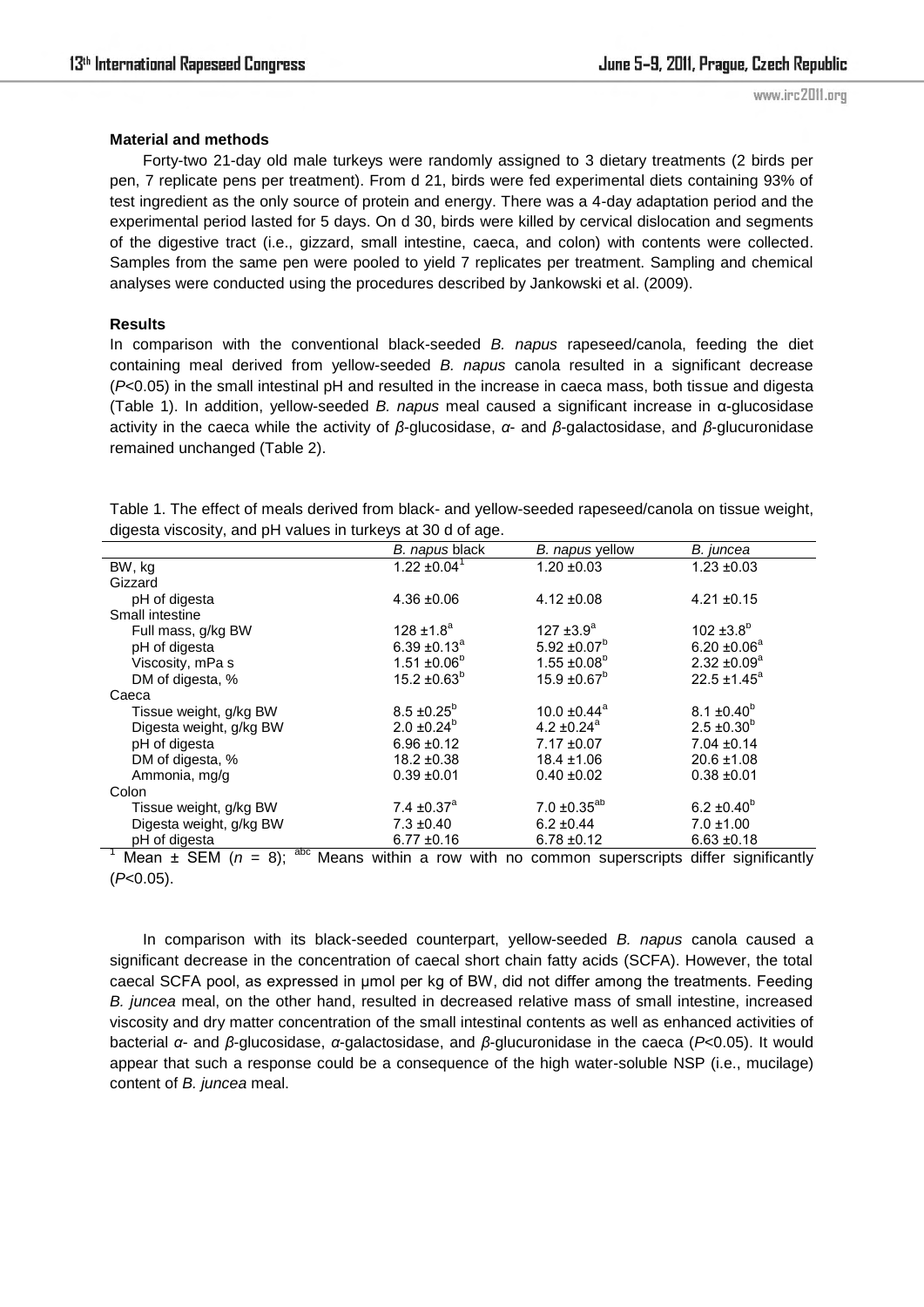www.irc2011.org

|                                       | B. napus black               | B. napus yellow             | B. juncea                    |
|---------------------------------------|------------------------------|-----------------------------|------------------------------|
| Enzyme activity, umol//h/g of digesta |                              |                             |                              |
| α-Glucosidase                         | $9.1 \pm 0.91$ <sup>1c</sup> | $13.6 \pm 1.11^b$           | 17.6 $\pm$ 1.54 <sup>a</sup> |
| β-Glucosidase                         | $2.2 \pm 0.11^b$             | $2.2 \pm 0.32^b$            | $14.3 \pm 1.36^a$            |
| $\alpha$ -Galactosidase               | 14.0 $\pm$ 1.71 <sup>b</sup> | $12.2 \pm 1.09^b$           | 25.1 $\pm$ 2.92 <sup>a</sup> |
| β-Galactosidase                       | $18.0 \pm 1.75$              | $19.5 \pm 3.58$             | $25.1 \pm 2.10$              |
| β-Glucuronidase                       | $3.1 \pm 0.43^b$             | $5.5 \pm 1.04^b$            | $12.7 \pm 1.16^a$            |
| SCFA, µmol/g of fresh digesta         |                              |                             |                              |
| Acetic                                | 43.2 $\pm 2.36^a$            | $21.3 \pm 0.91^b$           | $38.5 + 4.33^a$              |
| Propionic                             | $3.4 \pm 0.44$ <sup>a</sup>  | $1.2 \pm 0.05^b$            | $3.0 \pm 0.37$ <sup>a</sup>  |
| Iso-butyric                           | $0.4 \pm 0.11^a$             | $0.2 \pm 0.02^b$            | $0.3 \pm 0.03^{ab}$          |
| <b>Butyric</b>                        | $8.5 \pm 0.50^a$             | $3.9 \pm 0.44^b$            | $8.4 \pm 0.79$ <sup>a</sup>  |
| Iso-valeric                           | $0.4 \pm 0.08^b$             | $0.2 \pm 0.01$ <sup>c</sup> | $0.6 \pm 0.04$ <sup>a</sup>  |
| Valeric                               | $0.7 \pm 0.08$ <sup>a</sup>  | $0.2 \pm 0.04^b$            | $0.9 \pm 0.14$ <sup>a</sup>  |
| <b>Total SCFA</b>                     | 56.4 $\pm 2.31$ <sup>a</sup> | $26.9 \pm 1.15^b$           | 51.8 $\pm$ 5.38 <sup>a</sup> |
| SCFA profile, %                       |                              |                             |                              |
| C <sub>2</sub>                        | $76.2 \pm 1.20^{ab}$         | $79.3 \pm 1.38^a$           | $74.1 \pm 1.09^b$            |
| $C_3$                                 | $6.0 \pm 0.84$ <sup>a</sup>  | 4.4 $\pm 0.27^{\rm b}$      | $5.8 \pm 0.13^{ab}$          |
| C <sub>4</sub>                        | 15.1 ±0.89                   | $14.4 \pm 1.47$             | $16.5 \pm 1.24$              |
| SCFA, µmol/kg of BW                   |                              |                             |                              |
| Acetic                                | $86.5 \pm 10.9$              | 89.5 ±9.51                  | $99.3 \pm 17.3$              |
| Propionic                             | $6.9 \pm 1.43$               | $4.8 \pm 0.32$              | $7.8 \pm 1.42$               |
| Iso-butyric                           | $0.9 \pm 0.34$               | $0.6 \pm 0.07$              | $0.8 \pm 0.13$               |
| <b>Butyric</b>                        | $16.7 \pm 1.66$              | $16.7 \pm 2.51$             | 21.9 ±3.32                   |
| Iso-valeric                           | $0.8 \pm 0.27^b$             | $0.7 \pm 0.06^b$            | $1.6 \pm 0.23^a$             |
| Valeric                               | $1.3 \pm 0.28^{\circ}$       | $0.8 \pm 0.18^b$            | 2.4 $\pm$ 0.48 <sup>a</sup>  |
| <b>Total SCFA</b>                     | $113 + 13.4$                 | $113 + 12.1$                | 134 ±22.4                    |

|  |  |  |  |  | Table 2. The effect of meals derived from black- and yellow-seeded rapeseed/canola on bacterial     |  |  |
|--|--|--|--|--|-----------------------------------------------------------------------------------------------------|--|--|
|  |  |  |  |  | enzyme activities and short-chain fatty acid (SCFA) contents in the caeca of turkeys at 30 d of age |  |  |

<sup>1</sup>Mean  $\pm$  SEM ( $n = 8$ ); <sup>abc</sup> Means within a row with no common superscripts differ significantly (*P*<0.05).

The results of the present study indicate that, contrary to the conventional black-seeded rapeseed/canola, the meals derived from yellow-seeded *B. napus* and *B. juncea* canola positively influenced the function of the digestive tract of young turkeys. As reported by Slominski et al. (2011), the differences in physiological responses of turkeys could be explained, in part, by differences in chemical composition of the meals evaluated. One important factor could be the lower content of polyphenols in yellow-seeded *B. napus* and *B. juncea*. It is well known that the high dietary fiber content may accelerate the digesta passage rate, which in turn, may result in reduced time for digestion by endogenous enzymes and thus reduced nutrient digestibility. Further research on the composition of NSP and the polyphenol fractions of the meals evaluated in the current study should allow for better understanding of the physiological responses observed in turkeys fed meals from lowand high fiber canola. In light of the gut function parameters reported herein, it is of interest to note that the *B. juncea* meal meal showed the lowest available energy (AMEn) content as determined with broiler chickens and turkys (Slominski et al, 2011).